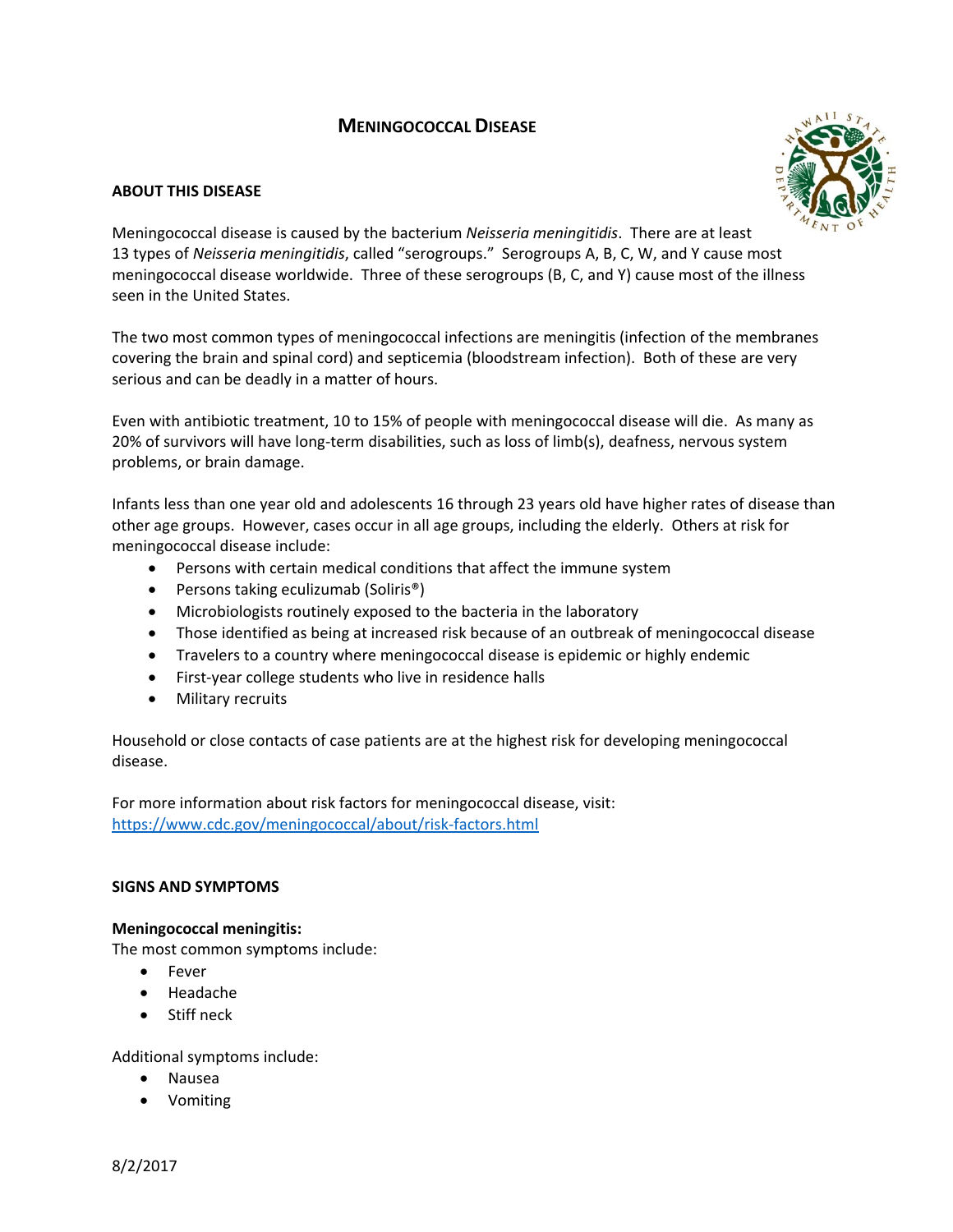- Photophobia (eyes being more sensitive to light)
- Confusion (altered mental status)

In newborns and babies:

- Inactivity
- **•** Irritability
- Vomiting
- Feeding poorly

### **Meningococcal septicemia:**

Symptoms may include:

- Fever
- Fatigue
- Vomiting
- Cold hands and feet
- Cold chills
- Severe aches or pain in the muscles, joints, chest or abdomen
- Rapid breathing
- Diarrhea
- Dark, purple rash (in later stages)

The incubation period of meningococcal disease is 3 to 4 days (range: 2 to 10 days).

### **TRANSMISSION**

People spread meningococcal bacteria to others by exchanging respiratory and throat secretions (saliva or spit), especially if living in the same household. Generally, it takes close (for example, coughing or kissing) or lengthy contact to spread these bacteria.

Fortunately, meningococcal bacteria are not as contagious as the germs that cause the common cold or the flu. People do not catch these bacteria through casual contact or by breathing air where someone with meningococcal disease has been.

Close contacts of someone with meningococcal disease should receive antibiotics ideally within 24 hours after the case is identified to help prevent them from getting the disease. People who are not a close contact of a patient with meningococcal disease do not need to take antibiotics.

### **DIAGNOSIS**

Meningococcal disease can be difficult to diagnose because the signs and symptoms are often similar to those of other illnesses. If a healthcare provider suspects meningococcal disease, they will collect samples of blood or cerebrospinal fluid (fluid near the spinal cord) and test to see if there is an infection.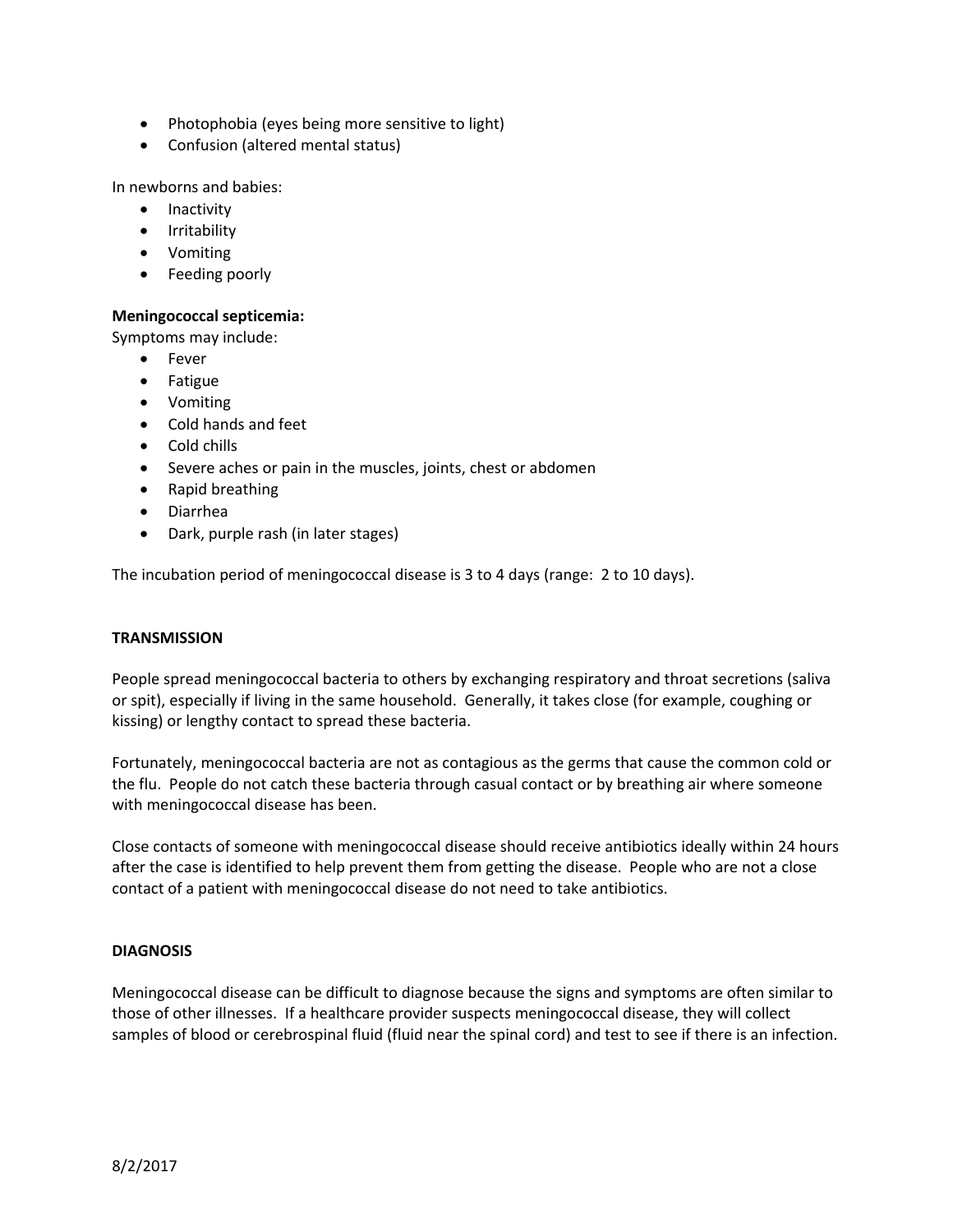### **TREATMENT**

Meningococcal disease is treated with a number of effective antibiotics. It is important that treatment is started as soon as possible, to help reduce the risk of dying.

Depending on how serious the infection is, people with meningococcal disease may need other treatments, including:

- Breathing support
- Medications to treat low blood pressure
- Wound care for parts of the body with damaged skin

#### **IMMUNITY**

Meningococcal disease is caused by different types of meningococcal bacteria. Being vaccinated against *Neisseria meningitidis* will provide protection against infection with the types of meningococcal bacteria found in the specific vaccine, but will not protect against other meningococcal serotypes (see Prevention below).

Although rare, people can get meningococcal disease more than once. A previous infection will not offer lifelong protection from future infections.

#### **RISK IN HAWAII**

Summary of Reported Cases of Notifiable Diseases: [http://health.hawaii.gov/docd/resources/reports/summary](http://health.hawaii.gov/docd/resources/reports/summary-of-reported-cases-of-notifiable-diseases/)‐of‐reported‐cases‐of‐notifiable‐diseases/

#### **PREVENTION**

There are three types of meningococcal vaccines available in the United States:

- Protect against serogroups A, C, W, and Y:
	- o Meningococcal conjugate vaccine (MenACWY)
	- o Meningococcal polysaccharide vaccine (MPSV4)
- Protect against serogroup B:
	- o Serogroup B meningococcal vaccine (MenB)

The Centers for Disease Control and Prevention recommends vaccination with MenACWY for all preteens and teens at 11 to 12 years old, with a booster dose at age 16 years.

Teens and young adults (aged 16 through 23 years) may also be vaccinated with a MenB vaccine.

Other children and adults, especially those at increased risk for meningococcal disease may be recommended to receive meningococcal vaccines. Some persons may need additional doses for adequate protection. Discuss your specific situation with your or your child's health care professional.

MPSV4 is recommended only for certain people older than 55 years.